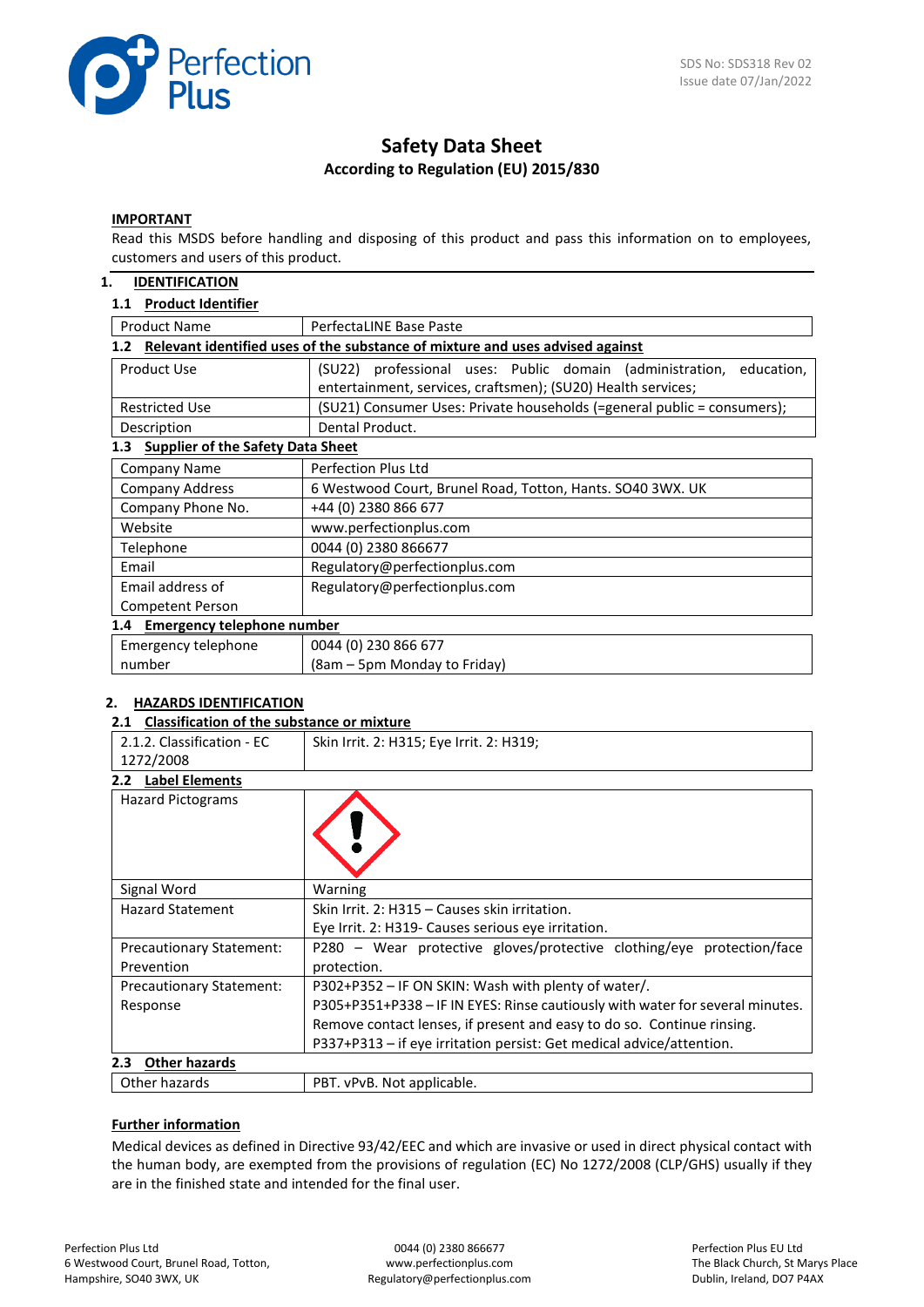

## **3. COMPOSITION/INFORMATION ON INGREDIENTS**

## **3.2 Mixtures**

## **EC 1272/2008**

| <b>Chemical Name</b>                    | Index No. | CAS No.   | EC No. | <b>REACH</b><br>Registration<br><b>Number</b> | CONC.<br>$(\%w/w)$ | <b>Classification</b>                       |
|-----------------------------------------|-----------|-----------|--------|-----------------------------------------------|--------------------|---------------------------------------------|
| <b>Butanediol</b><br>Salicylate diester |           | 73240-13- |        |                                               |                    | Skin Irrit. 2: H315;<br>Eye Irrit. 2: H319; |

## **4. FIRST AID MEASURES**

#### **4.1 Description of first aid measures**

| Inhalation                                                             | Move the exposed person to fresh air.                                             |
|------------------------------------------------------------------------|-----------------------------------------------------------------------------------|
| Eye Contact                                                            | Rinse immediately with plenty of water for 15 minutes holding the eyelids open.   |
| Skin contact                                                           | Wash off immediately with plenty of soap and water. Remove contaminated clothing. |
| Ingestion                                                              | Do NOT induce vomiting.                                                           |
| Most important symptoms and effects, both acute and delayed<br>4.2     |                                                                                   |
| Inhalation                                                             | May cause irritation to mucous membranes.                                         |
| Eye Contact                                                            | Causes serious eye irritation.                                                    |
| Skin contact                                                           | Causes skin irritation.                                                           |
| May cause irritation to mucous membranes.<br>Ingestion                 |                                                                                   |
| 4.3                                                                    | Indication of any immediate medical attention and special treatment needed        |
| <b>Inhalation</b>                                                      | Seek medical attention if irritation or symptoms persist.                         |
| Eye Contact                                                            | Seek medical attention if irritation or symptoms persist.                         |
| Skin contact                                                           | Seek medical attention if irritation or symptoms persist.                         |
| Seek medical attention if irritation or symptoms persist.<br>Ingestion |                                                                                   |
| <b>General information</b>                                             |                                                                                   |
|                                                                        | If you feel unwell, seek medical advice (show the label where possible).          |

## **5. FIRE FIGHTING MEASURES**

**5.1 Extinguishing media**

|                                                           | Use extinguishing media appropriate to the surrounding fire conditions. |  |  |
|-----------------------------------------------------------|-------------------------------------------------------------------------|--|--|
| 5.2 Special hazards arising from the substance or mixture |                                                                         |  |  |
|                                                           | Burning produces irritating, toxic and obnoxious fumes.                 |  |  |
|                                                           | 5.3 Advice for firefighters                                             |  |  |
|                                                           | Wear suitable respiratory equipment when necessary.                     |  |  |

### **6. ACCIDENTAL RELEASE MEASURES**

## **6.1 Personal precautions, protective equipment and emergency procedures**

Ensure adequate ventilation of the working area. Wear suitable protective equipment.

**6.2 Environmental precautions**

|     |                                                      | Do not allow product to enter drains. Prevent further spillage if safe.                                                                       |  |  |
|-----|------------------------------------------------------|-----------------------------------------------------------------------------------------------------------------------------------------------|--|--|
| 6.3 | Methods and material for containment and cleaning up |                                                                                                                                               |  |  |
|     |                                                      | Avoid raising dust. Sweep up. Transfer to suitable, labelled containers for disposal. Clean<br>spillage area thoroughly with plenty of water. |  |  |
| 6.4 |                                                      | Reference to other sections                                                                                                                   |  |  |
|     |                                                      | See section 13 for disposal information. See section 8 for exposure controls/personal<br>protection.                                          |  |  |

## **7. HANDLING AND STORAGE**

## **7.1 Precautions for safe handling**

| Avoid contact with eyes and skin. Ensure adequate ventilation of the working area. Adopt |                                                                                              |  |  |
|------------------------------------------------------------------------------------------|----------------------------------------------------------------------------------------------|--|--|
| best Manual Handling considerations when handling, carrying and dispensing.              |                                                                                              |  |  |
| 7.2 Conditions for safe storage, including any incompatibilities                         |                                                                                              |  |  |
|                                                                                          | Keep in a cool, dry, well-ventilated area. Keep containers tightly closed. Store in original |  |  |
|                                                                                          | container.                                                                                   |  |  |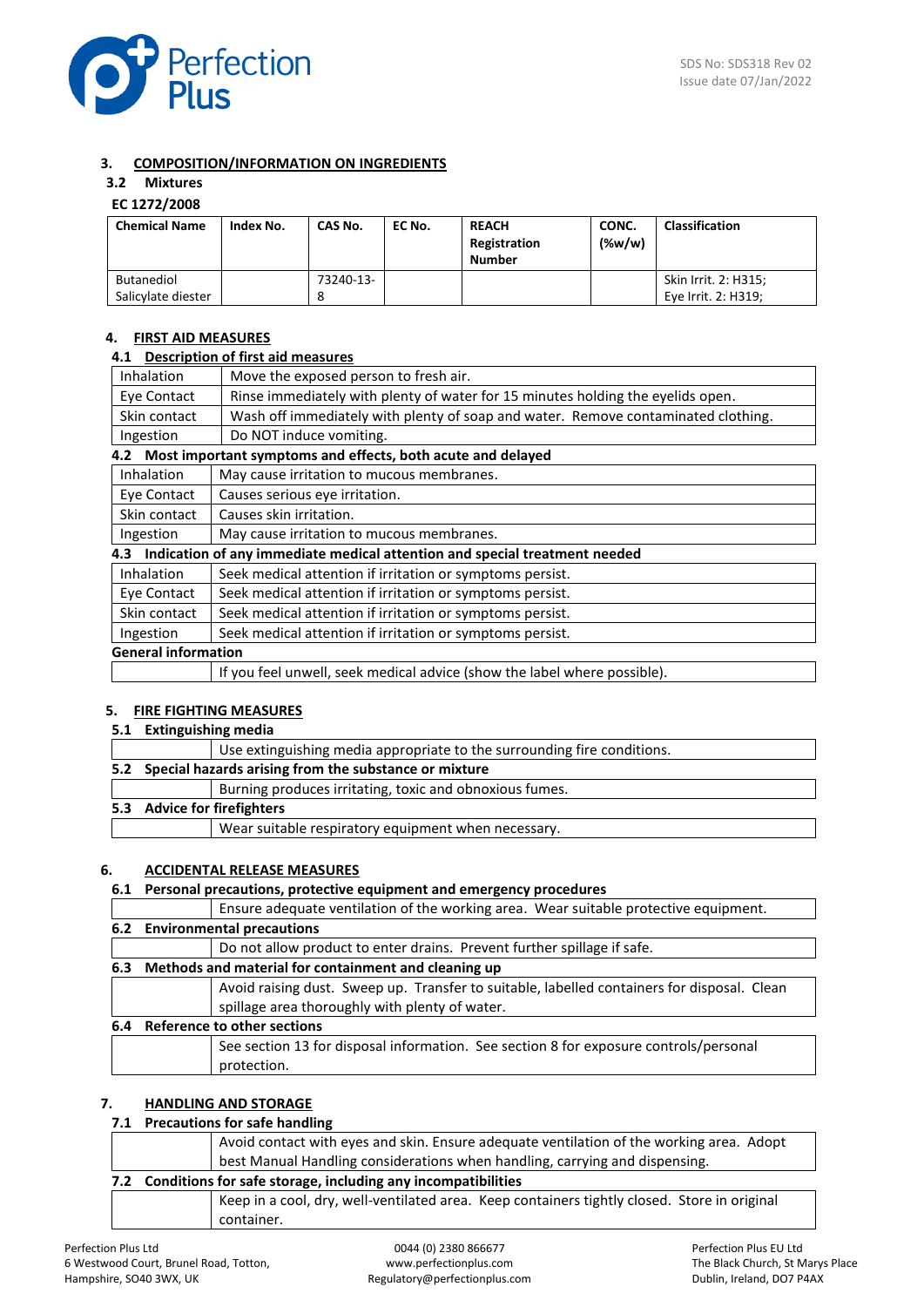

## **7.3 Specific end use(S)**

See section 1.2. Relevant identified uses of the substance or mixture and uses advised against for further information.

## **8. EXPOSURE CONTROLS/PERSONAL PROTECTION**

## **8.1 Control parameters**

## **8.1.1 Exposure Limit Values**

| Red Iron Oxide (Iron oxide, | WEL 8-hr limit ppm:        |                          | WEL 8-hr limit mg/m3:        | 5   |
|-----------------------------|----------------------------|--------------------------|------------------------------|-----|
| fume (as FE))               |                            |                          |                              |     |
|                             | WEL 15 min limit ppm:      |                          | WEL 15 min limit mg/m3:      | 100 |
|                             | WEL 8-hr limit mg/m3 total | $\overline{\phantom{a}}$ | WEL 15 min limit mg/m3 total |     |
|                             | inhalable dust:            |                          | inhalable dust:              |     |
|                             | WEL 8-hr limit mg/m3 total |                          | WEL 15 min limit mg/m3 total |     |
|                             | respirable dust:           |                          | respirable dust:             |     |
| Red Iron Oxide (Rouge)      | WEL 8-hr limit ppm:        |                          | WEL 8-hr limit mg/m3:        |     |
|                             |                            |                          |                              |     |
|                             | WEL 15 min limit ppm:      |                          | WEL 15 min limit mg/m3:      |     |
|                             | WEL 8-hr limit mg/m3 total | 10                       | WEL 15 min limit mg/m3 total |     |
|                             | inhalable dust:            |                          | inhalable dust:              |     |
|                             | WEL 8-hr limit mg/m3 total | 4                        | WEL 15 min limit mg/m3 total |     |
|                             | respirable dust:           |                          | respirable dust:             |     |
| Titanium dioxide            | WEL 8-hr limit ppm:        |                          | WEL 8-hr limit mg/m3:        |     |
|                             |                            |                          |                              |     |
|                             | WEL 15 min limit ppm:      |                          | WEL 15 min limit mg/m3:      |     |
|                             | WEL 8-hr limit mg/m3 total | 10                       | WEL 15 min limit mg/m3 total |     |
|                             | inhalable dust:            |                          | inhalable dust:              |     |
|                             | WEL 8-hr limit mg/m3 total | 4                        | WEL 15 min limit mg/m3 total |     |
|                             | respirable dust:           |                          | respirable dust:             |     |

#### **8.2 Exposure controls**



#### **8.2.1 Appropriate engineering controls**

#### Ensure adequate ventilation of the working area. **8.2.2 Individual protection measures**

|                        | 8.2.2 Individual protection measures                |  |  |  |  |
|------------------------|-----------------------------------------------------|--|--|--|--|
|                        | Wear chemical protective clothing.                  |  |  |  |  |
| Eye/face protection    | Approved safety goggles.                            |  |  |  |  |
| Skin protection $-$    | Chemical resistant gloves.                          |  |  |  |  |
| Hand protection        |                                                     |  |  |  |  |
| Respiratory protection | Wear suitable respiratory equipment when necessary. |  |  |  |  |

#### **9. PHYSICAL AND CHEMICAL PROPERTIES**

#### **9.1. Information on basic physical and chemical properties**

| Appearance            | Paste                 | Vapour pressure          | Not applicable.   |
|-----------------------|-----------------------|--------------------------|-------------------|
| Colour                | Cream                 | Vapour density           | Not applicable.   |
| Odour                 | Strong/Characteristic | Relative density         | No data available |
| Odour threshold       | Not applicable.       | Fat solubility           | No data available |
| рH                    | No data available     | Partition coefficient    | No data available |
| Melting point         | No data available     | Autoignition temperature | No data available |
| Freezing point        | No data available     | Viscosity                | No data available |
| Initial boiling point | No data available     | Explosive properties     | No data available |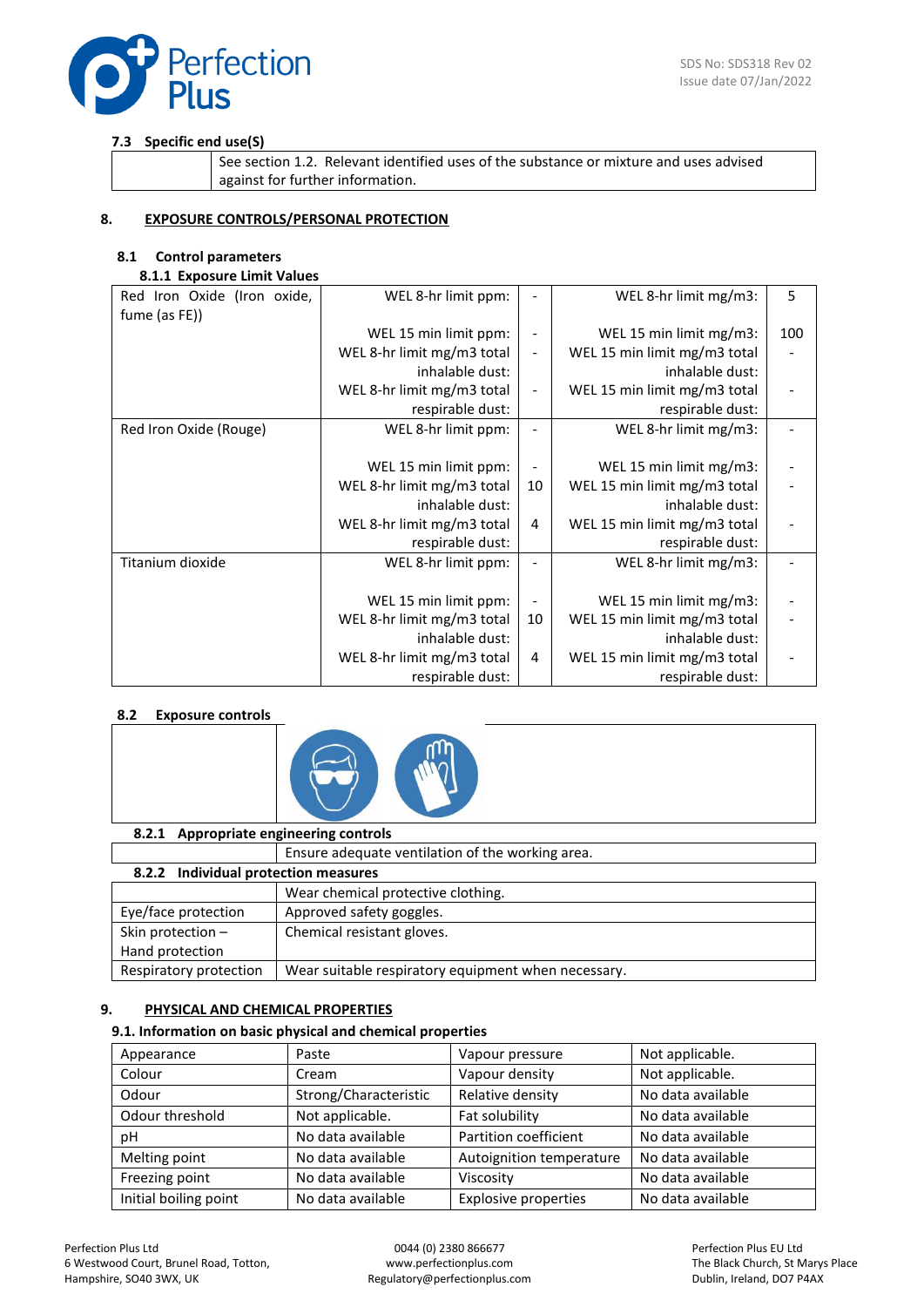

| No data available<br>Flash point      |                   |                   | Oxidising properties      | No data available |  |
|---------------------------------------|-------------------|-------------------|---------------------------|-------------------|--|
| Evaporation rate<br>No data available |                   | Solubility        | Slightly soluble in water |                   |  |
| Flammability (solid, gas)             | No data available |                   |                           |                   |  |
| 9.2. Other information                |                   |                   |                           |                   |  |
| Conductivity                          |                   |                   | No data available         |                   |  |
| Surface tension                       |                   |                   | No data available         |                   |  |
| Gas group                             |                   |                   | Not applicable.           |                   |  |
| Benzene content                       |                   |                   | No data available         |                   |  |
| Lead content                          |                   |                   | No data available         |                   |  |
| VOC (Volatile organic compounds)      |                   | No data available |                           |                   |  |

## **10. STABILITY AND REACTIVITY**

#### **10.1 Reactivity**

|      |                                  | No data available.                        |  |
|------|----------------------------------|-------------------------------------------|--|
|      | 10.2 Chemical stability          |                                           |  |
|      |                                  | Stable under normal conditions.           |  |
| 10.3 |                                  | <b>Possibility of hazardous reactions</b> |  |
|      |                                  | No data is available on this product.     |  |
|      | 10.4 Conditions to avoid         |                                           |  |
|      |                                  | Heat. Moisture.                           |  |
| 10.5 | Incompatible materials           |                                           |  |
|      |                                  | Strong acids. Strong bases.               |  |
| 10.6 | Hazardous decomposition products |                                           |  |
|      |                                  | No data available.                        |  |
|      |                                  |                                           |  |

#### **11. TOXICOLOGICAL INFORMATION**

#### **11.1 Information on toxicological effects**

| Acute toxicity                    | No data available.                        |
|-----------------------------------|-------------------------------------------|
| Skin corrosion/irritation         | Causes skin irritation.                   |
| Serious eye damage/irritation     | Causes serious eye irritation.            |
| Respiratory of skin sensitisation | May cause irritation to mucous membranes. |
| Germ cell mutagenicity            | No mutagenic effects reported.            |
| Carcinogenicity                   | No carcinogenic effects reported.         |
| Reproductive toxicity             | No teratogenic effects reported.          |
| STOT-single exposure              | No data available.                        |
| STOT-repeated exposure            | No data available.                        |
| Aspiration hazard                 | Irritating to respiratory system.         |
| Repeated or prolonged exposure    | Irritating to skin.                       |

## **11.1.4 Toxicological Information**

| Red Iron Oxide   | <b>Oral Rat LD50: &gt;10000 mg/kg</b> |
|------------------|---------------------------------------|
| Titanium dioxide | Oral Rat LD50: 5000 mg/kg bw          |

## **12. ECOLOGICAL INFORMATION**

#### **12.1 Toxicity**

| Red Iron Oxide                | Daphnia EC50/48h: 1000.0000 mg/l                                 | Fish LC50/96h: 1000.0000 mg/l |
|-------------------------------|------------------------------------------------------------------|-------------------------------|
| Titanium dioxide              | Daphnia EC50/48h: 100.0000 mg/l<br>Fish LC50/96h: 1000.0000 mg/l | Algae IC50/72h: 61.0000 mg/l  |
| Dersistence and degradability |                                                                  |                               |

| 12.2 Persistence and degradability    |  |  |
|---------------------------------------|--|--|
| No data is available on this product. |  |  |
| 12.3 Bio accumulative potential       |  |  |
| No data is available on this product. |  |  |
|                                       |  |  |

## **Partition coefficient**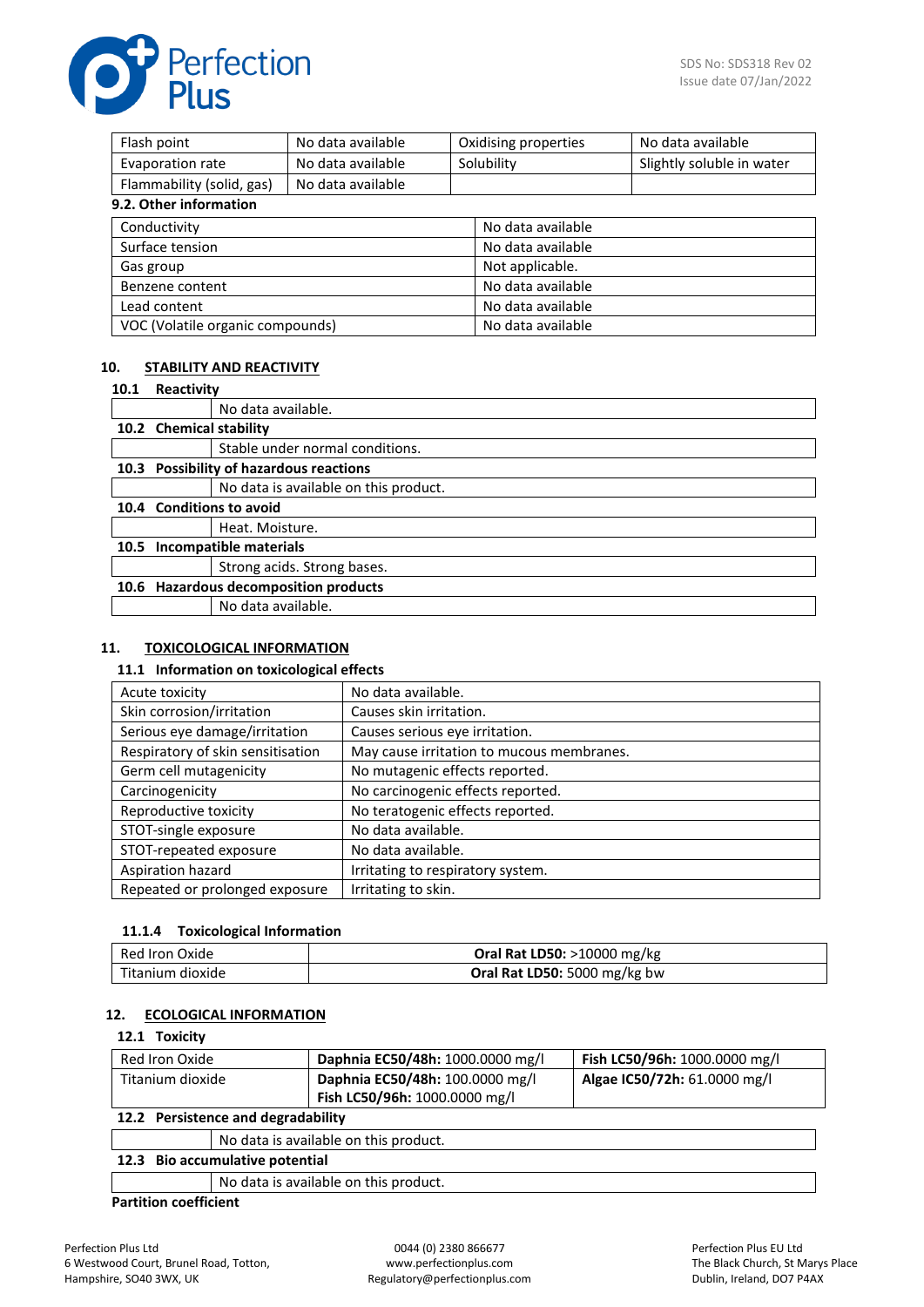

|  | PerfectaLINE Base Paste No data available | Butanediol Salicylate diester No data available |
|--|-------------------------------------------|-------------------------------------------------|
|  | Titanium dioxide No data available        | <b>Red Iron Oxide</b> No data available         |
|  | 12.4 Mobility in soil                     |                                                 |
|  | No data is available on this product.     |                                                 |
|  | 12.5 Results of PBT and vPvB assessment   |                                                 |
|  | No data is available on this product.     |                                                 |
|  | 12.6 Other adverse effects                |                                                 |
|  | No data is available on this product.     |                                                 |

## **13. DISPOSAL CONSIDERATIONS**

#### **13.1 Waste treatment methods**

|                            | Dispose of in compliance with all local and national regulations.                                                                                                                                                                                                                                                      |
|----------------------------|------------------------------------------------------------------------------------------------------------------------------------------------------------------------------------------------------------------------------------------------------------------------------------------------------------------------|
| <b>General information</b> |                                                                                                                                                                                                                                                                                                                        |
|                            | 18 WASTES FROM HUMAN OR ANIMAL HEALTH CARE AND/OR RELATED RESEARCH (except<br>kitchen and restaurant wastes not arising from immediate health care). 18 01 wastes from<br>natal care, diagnosis, treatment or prevention of disease in humans. 18 01 06 chemicals<br>consisting of or containing dangerous substances. |
| <b>Disposal Methods</b>    |                                                                                                                                                                                                                                                                                                                        |
|                            | Do not empty in to drains. For disposal within the EC, the appropriate code according to the<br>European Waste Catalogue (EWC) should be used.                                                                                                                                                                         |
| Disposal of packaging      |                                                                                                                                                                                                                                                                                                                        |

## Do NOT reuse empty canisters. Empty containers can be sent for disposal or recycling.

### **14. TRANSPORT INFORMATION**

#### **14.1 UN number**

|                            | This product is not classified as dangerous for carriage.                     |
|----------------------------|-------------------------------------------------------------------------------|
|                            | 14.2 UN proper shipping name                                                  |
|                            | This product is not classified as dangerous for carriage.                     |
|                            | 14.3 Transport hazard class(es)                                               |
|                            | This product is not classified as dangerous for carriage.                     |
| 14.4 Packing group         |                                                                               |
|                            | This product is not classified as dangerous for carriage.                     |
| 14.5 Environmental hazards |                                                                               |
|                            | This product is not classified as dangerous for carriage.                     |
|                            | 14.6 Special precautions for user                                             |
|                            | This product is not classified as dangerous for carriage.                     |
|                            | 14.7 Transport in bulk according to Annex II of MARPOL 73/78 and the UBC Code |
|                            | This product is not classified as dangerous for carriage.                     |

#### **15. REGULATORY INFORMATION**

#### **15.1 Safety, health and environmental regulations/legislation specific for the substance or mixture**

| Regulations | COMMISION REGULATION (EU) No 453/2010 of 20 May 2010 amending Regulation (EC) No         |
|-------------|------------------------------------------------------------------------------------------|
|             | 1907/2006 of the European Parliament and of the Council on the Registration, Evaluation, |
|             | Authorisation and Restriction of Chemicals (REACH), establishing a European Chemicals    |
|             | Agency, amending Directive 1999/45/EC and repealing Council Regulation (EEC) No 793/93   |
|             | and Commission Regulation (EC) No 1488/94 as well as Council Directive 76/769/EEC and    |
|             | Commission Directives 91/155/EEC, 93/67/EEC, 93/105/EC and 2000/21/EC. REGULATION        |
|             | (EC) No 1907/2006 OF THE EUROPEAN PARLIAMENT AND OF THE COUNCIL of 18 December           |
|             | 2006 concerning the Registration, Evaluation, Authorisation and Restriction of Chemicals |
|             | (REACH), establishing a European Chemicals Agency, amending Directive 1999/45/EC and     |
|             | repealing Council Regulation (EEC) No 793/93 and Commission Regulation (EC) No 1488/94   |
|             | as well as Council Directive 76/769/EEC and Commission Directives 91/155/EEC,            |
|             | 93/67/EEC, 93/105/EC and 2000/21/EC.                                                     |